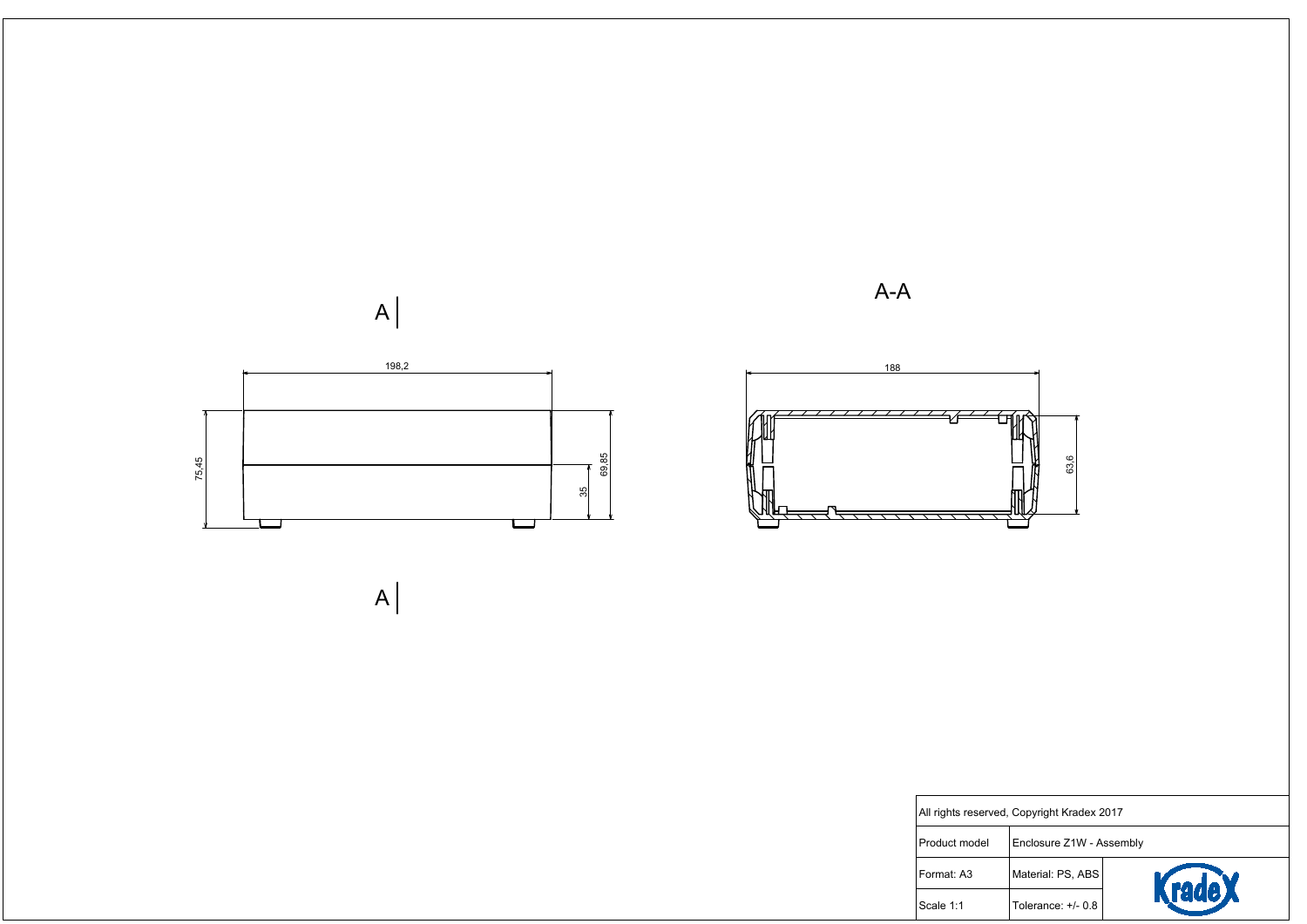







 $-\phi -$ 

Product model Format: A3

Scale 1:1

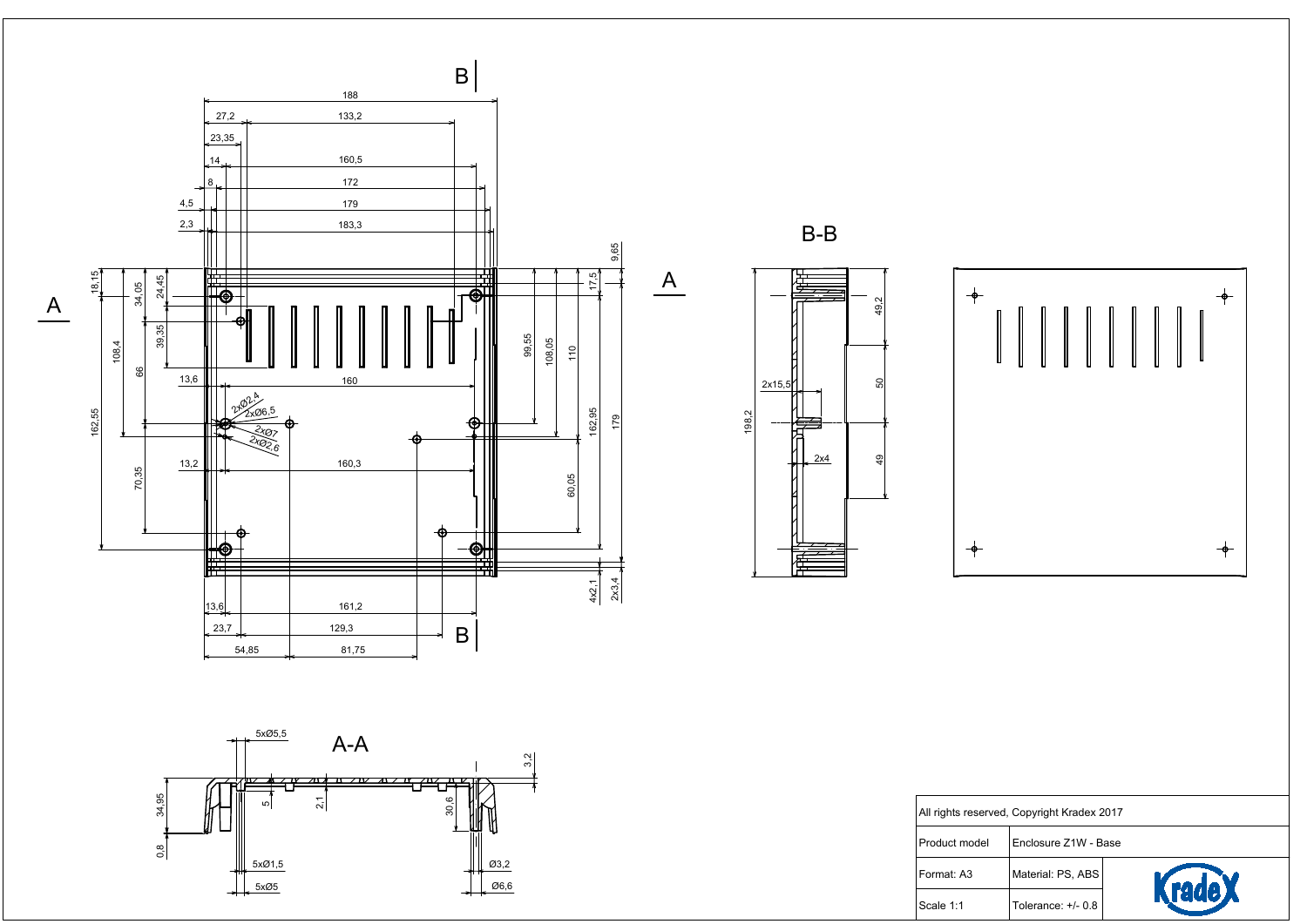

Scale 1:1

| rved, Copyright Kradex 2017 |  |  |  |                       |  |        |  |
|-----------------------------|--|--|--|-----------------------|--|--------|--|
| ۱ļ                          |  |  |  | Enclosure Z1W - Cover |  |        |  |
|                             |  |  |  | Material: PS, ABS     |  | KradeX |  |
|                             |  |  |  | Tolerance: +/- 0.8    |  |        |  |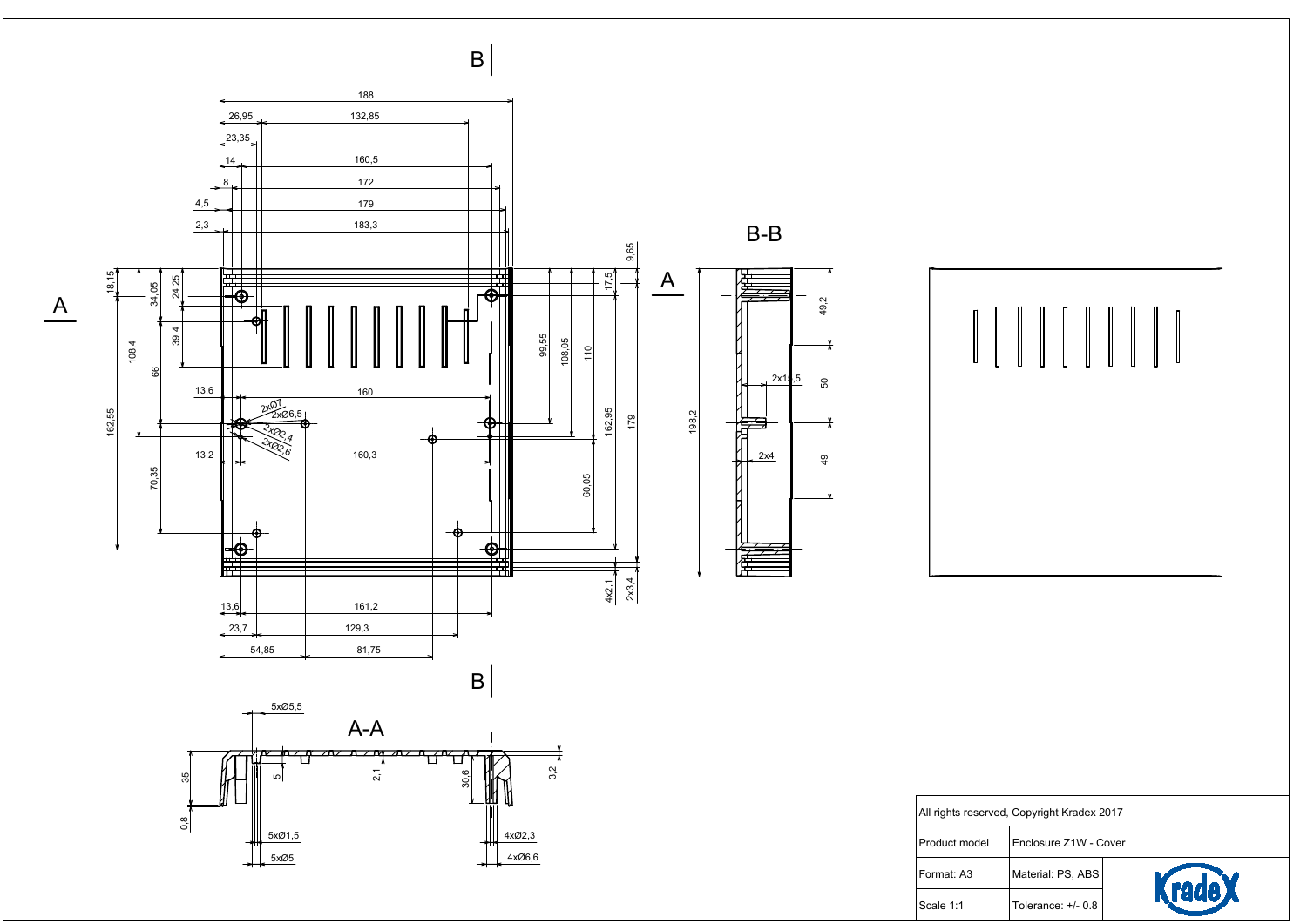

| rved, Copyright Kradex 2017 |                       |               |  |  |  |
|-----------------------------|-----------------------|---------------|--|--|--|
|                             | Enclosure Z1W - Board |               |  |  |  |
|                             | Material: PS, ABS     | <b>rade L</b> |  |  |  |
|                             | Tolerance: +/- 0.8    |               |  |  |  |